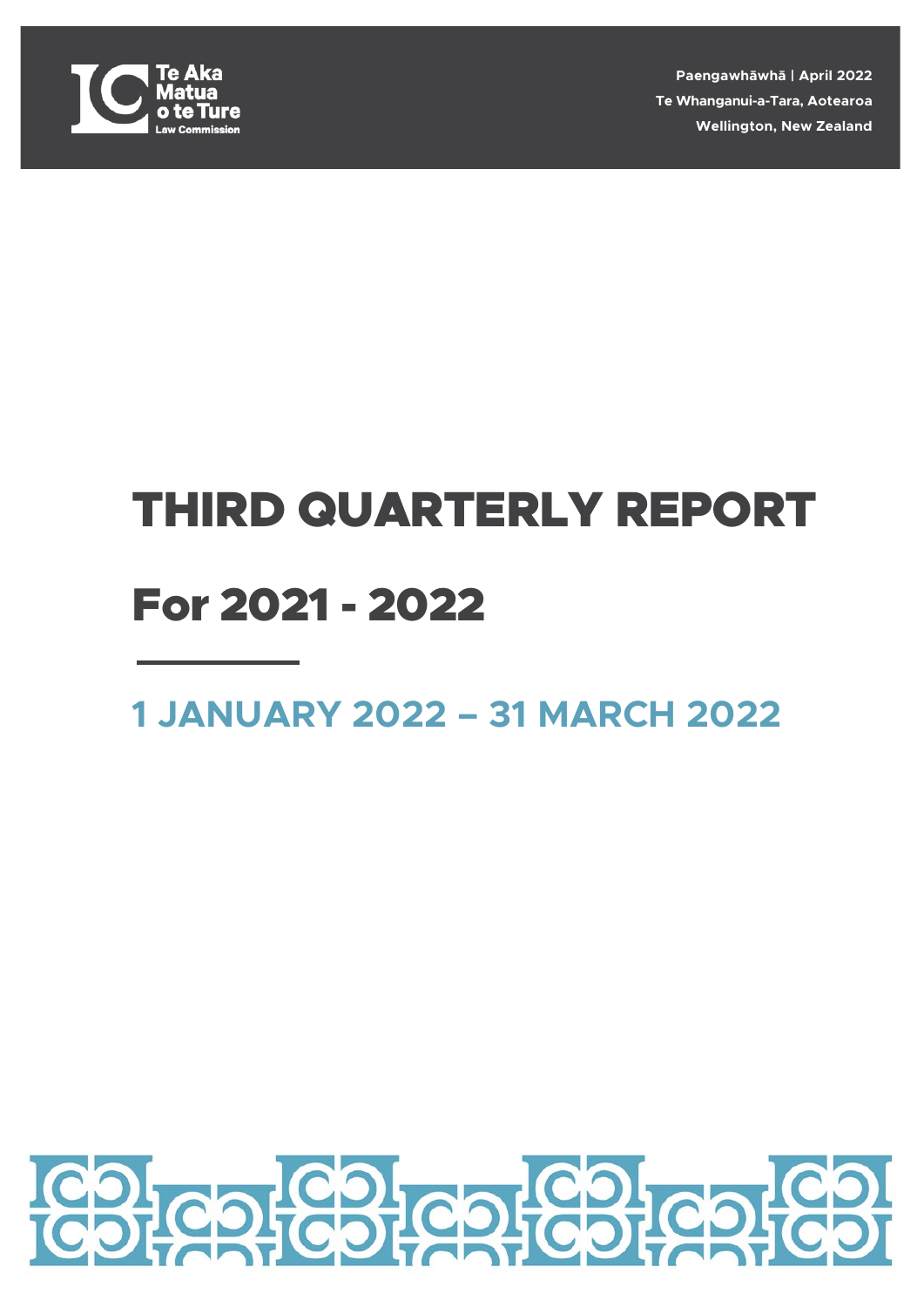#### **1. INTRODUCTION**

This is the third quarterly report for 2021-22 for Te Aka Matua o te Ture | Law Commission (the Commission). It should be read alongside the Commission's Statement of Performance Expectations dated June 2021.

All projects continue to make good progress and remain on track as reported on below.

#### **2. LAW REFORM PROJECTS – AS AT 31 MARCH 2022**

| <b>Project</b>                                                                                                                                           | <b>Status</b>                                                                                                                       | Target dates <sup>1</sup>                                                                                    |
|----------------------------------------------------------------------------------------------------------------------------------------------------------|-------------------------------------------------------------------------------------------------------------------------------------|--------------------------------------------------------------------------------------------------------------|
| He arotake i te<br>āheinga ki ngā rawa a<br>te tangata ka mate<br>ana   Review of<br><b>Succession Law: rights</b><br>to a person's property<br>on death | The Final Report was<br>delivered to the Minister on<br>the 17 November 2021 and<br>presented to Parliament on<br>15 December 2021. | The Commission's work<br>on this project is<br>complete. A Government<br>Response is due by 15<br>June 2022. |
| Te Kōpū Whāngai: He<br>Arotake   Review of<br><b>Surrogacy Law</b>                                                                                       | The Issues Paper was<br>published on 29 July 2021.<br>The project continues.                                                        | The final report will be<br>delivered to the Minister<br>on 29 April 2022.                                   |
| Ko Ngā Hunga Take<br>Whaipānga me ngā<br>Pūtea Tautiringa  <br><b>Review of Class</b><br><b>Actions and Litigation</b><br>Funding                        | The Supplementary Issues<br>Paper was published on 30<br>September 2021. The<br>project continues.                                  | The final report is planned<br>for delivery to the Minister<br>in May 2022.                                  |

<span id="page-1-0"></span><sup>&</sup>lt;sup>1</sup> A target date is the target date set by the Board of the Commission for delivery of a final report to the Minister, or publication of a paper approved for online release on the Commission's website. It does not mean that a report will have been presented in Parliament and does not necessarily mean the report will have been printed, on that date.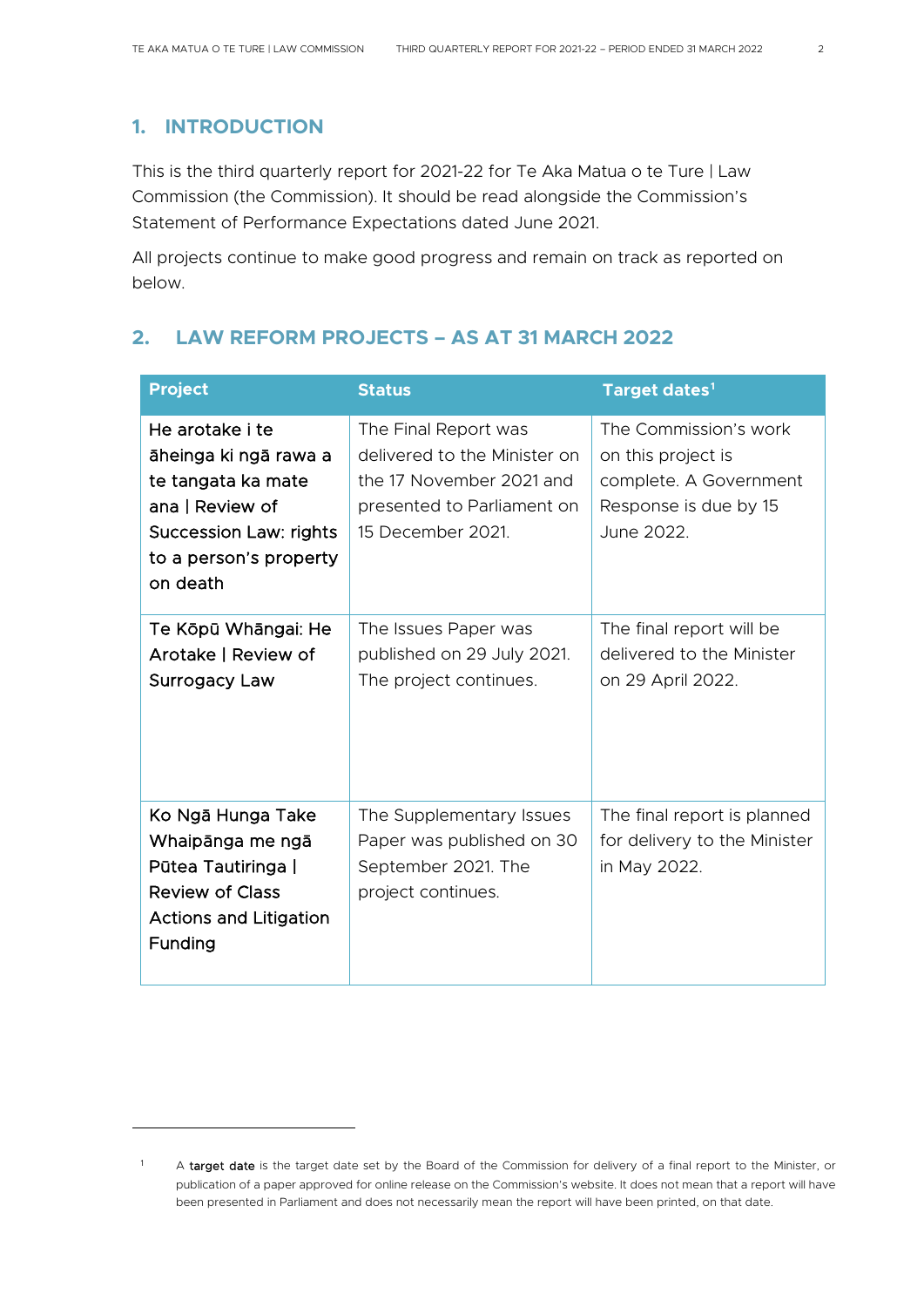| He Arotake i te Ture<br>mō ngā Huarahi<br>Whakatau a ngā<br>Pakeke   Review of<br><b>Adult Decision-making</b><br>Capacity Law | The Terms of Reference<br>were published on 6<br>October 2021. The project<br>continues. | A consultation document<br>is planned for 2022-23. |
|--------------------------------------------------------------------------------------------------------------------------------|------------------------------------------------------------------------------------------|----------------------------------------------------|
| <b>Emergency Powers</b><br>for Pandemics and<br>other Threats                                                                  | The project continues.                                                                   | A study paper is planned<br>for 2022-23.           |
| Tikanga                                                                                                                        | The project has<br>commenced.                                                            | A study paper is planned<br>for 2022-23.           |
| <b>Preventive Detention</b>                                                                                                    | The project has<br>commenced.                                                            | To be determined.                                  |

#### **3. OUTPUTS AS AT 31 MARCH 2022**

#### **3.1 Terms of reference**

#### The terms of reference for one project are due to be published in 2021-22.

This output target has been met: Terms of reference were published on 6 October 2021 in relation to He Arotake i te Ture mō ngā Huarahi Whakatau a ngā Pakeke | Review of Adult Decision-making Capacity Law.

#### **3.2 Issues papers**

#### Two issues papers are due to be published in 2021-22.

This output target has been met: The Issues Paper for *Te Kōpū Whāngai: He Arotake | Review of Surrogacy* (NZLC IP 47) was published on 29 July 2021 and the Supplementary Issues Paper for *Ko Ngā Hunga Take Whaipānga me ngā Pūtea Tautiringa | Class Actions and Litigation Funding* (NZLC IP 48) was published on 30 September 2021.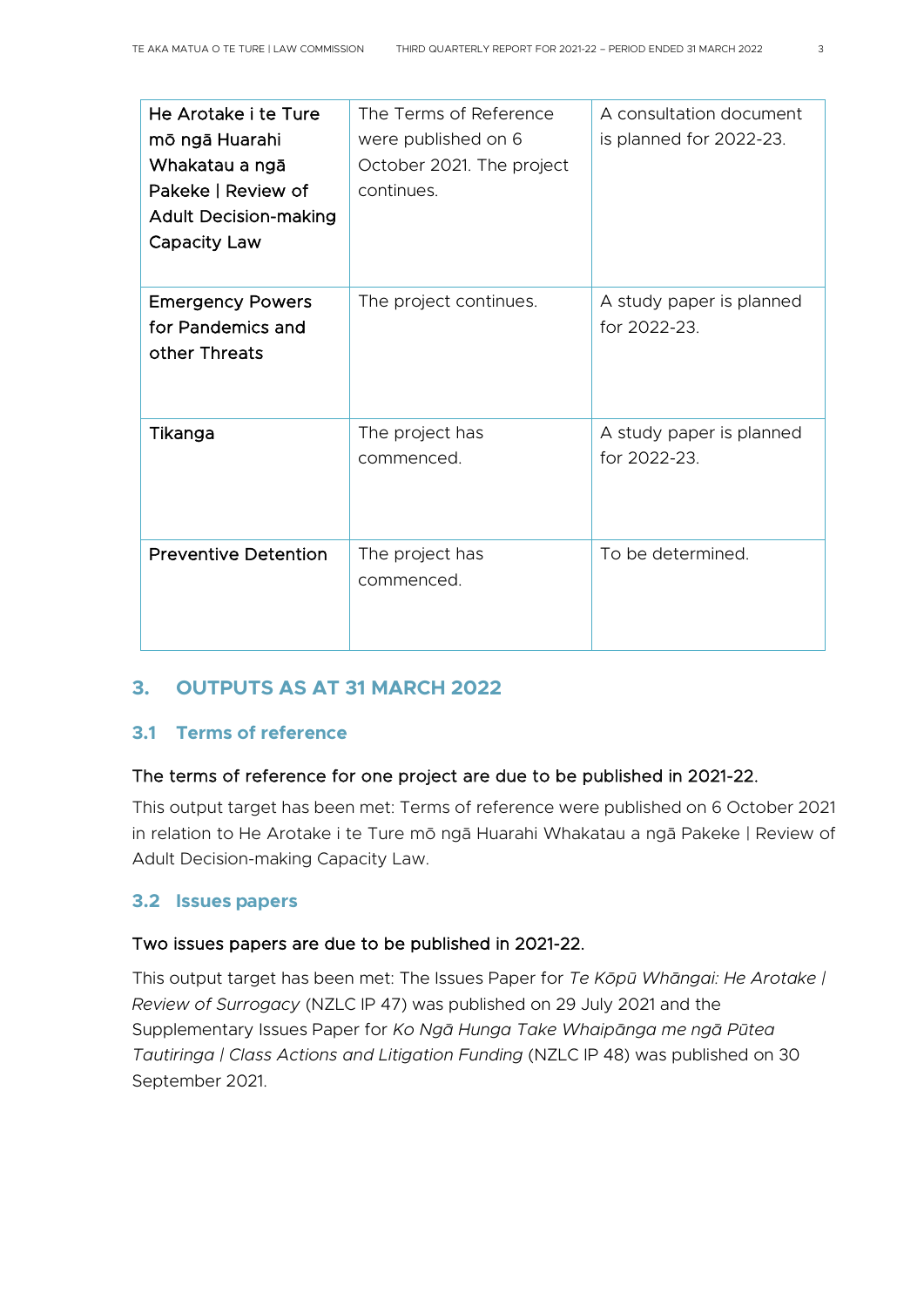#### **3.3 Final reports**

#### Three final reports are due to be published in 2021-22.

The final report for *He arotake i te āheinga ki ngā rawa a te tangata ka mate ana | Review of Succession Law: rights to a person's property on death* was published in December 2021.

The final reports for Te Kōpū Whāngai: He Arotake | Review of Surrogacy Law, and Ko Ngā Hunga Take Whaipānga me ngā Pūtea Tautiringa | Review of Class Actions and Litigation Funding will be published in the final quarter.

#### **3.4 Timeliness**

All work remains on schedule for delivery within the agreed timeframes.

#### **3.5 Implementation update - Bills before the House**

The following information relates to Bills before the House that relate (at least in part) to the Commission's earlier work:

i. *Incorporated Societies Bill 15-1* (Introduced 17 March 2021; third reading 31 March 2022).

The Bill implements the Law Commission report *A New Act for Incorporated Societies* (NZLC R129, 2013).

ii. *Security Information in Proceedings Legislation Bill 97-1* (Introduced 25 November 2021, first reading 14 December 2021, referred to the Justice Committee)

The Bill is the Government's response to Part 2 of the Commission's report *The Crown in Court: A Review of the Crown Proceedings Act and National Security Information in Proceedings* (NZLC R135, 2015)

#### **4. RISKS FACING THE COMMISSION**

#### **4.1 Budget**

Given its current level of reserves, the Commission did not make a budget bid for 2022-23. Nonetheless, as a result of ongoing cost pressures and future budget uncertainty, the Commission continues to adopt a conservative operating position. The Commission's efficiency would be improved by having four Commissioners at all times, as it would enable a material increase in outputs while requiring only a marginal increase in fixed overhead costs (including support services). However, current funding levels are insufficient for a fourth Commissioner. In consequence, the Commission is not in a position to fully deliver on its strategic objectives. Within the constraints of the existing financial operating environment the Commission will continue to endeavour to deliver a timely and effective law reform work programme.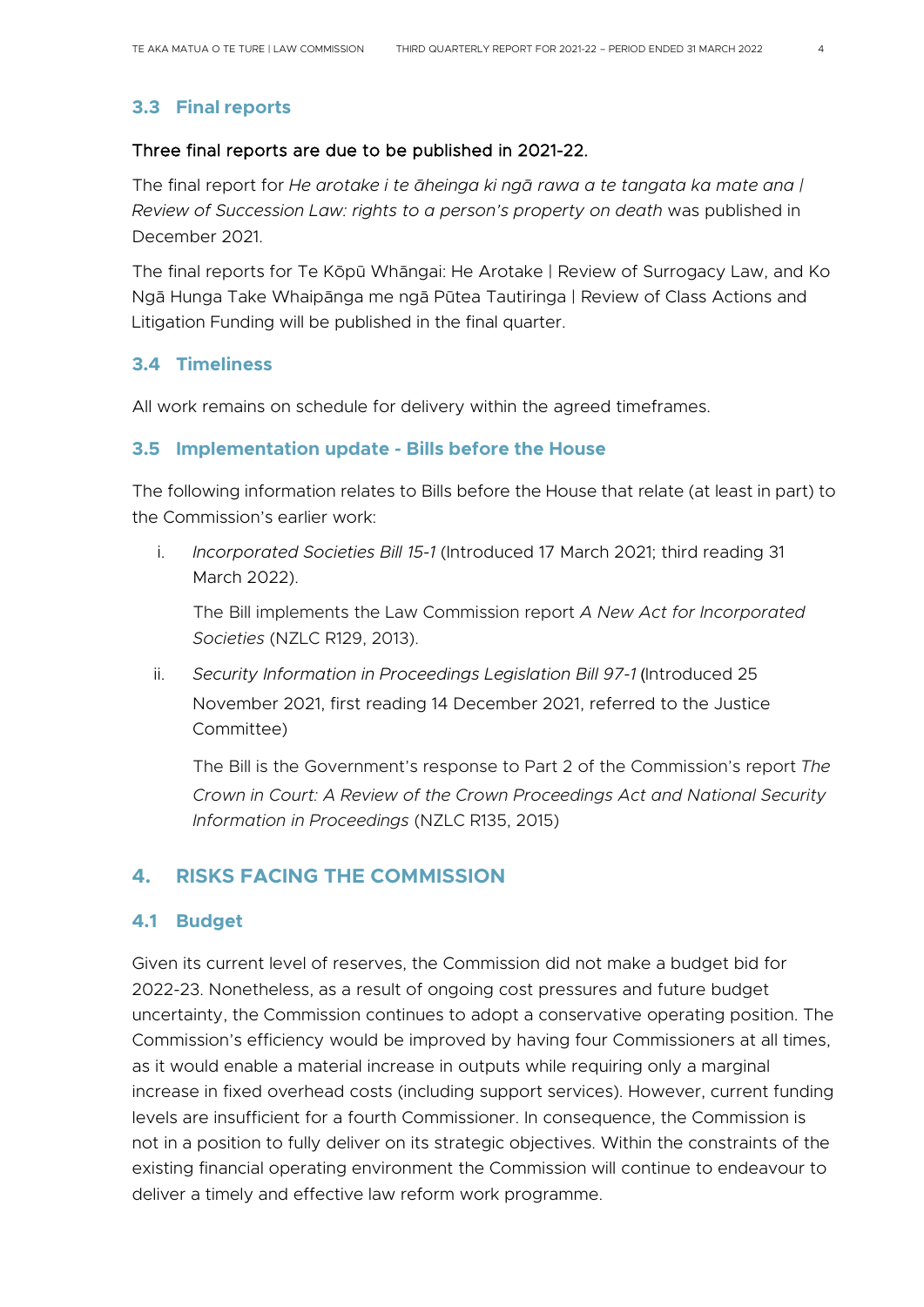#### **4.2 Other risks**

One Commissioner was appointed in October 2021 for a one-year term to lead a project on tikanga and is based in Auckland. With only three other Commissioners, the Commission is more heavily exposed to the risk of a Commissioner becoming incapacitated for a material period, as the two remaining Commissioners could not realistically absorb the incapacitated Commissioner's workload. This impact of a Commissioner's incapacitation would be materially lower if an additional Commissioner were appointed, for the usual term.

With three long-running law reform projects completing in 2021-22, the Commission recognises that there is a risk of turnover of key staff. Aotearoa New Zealand society continues to experience the ongoing impacts of the COVID-19 and the measures adopted in response to the pandemic. For the Commission, there are risks of negative impacts on staff wellbeing and the Commission's ability to engage with stakeholders across its various projects. There may also be an increased risk of staff resignations as a reaction to the easing of restrictions and the ability to travel, as appears to be occurring in other countries.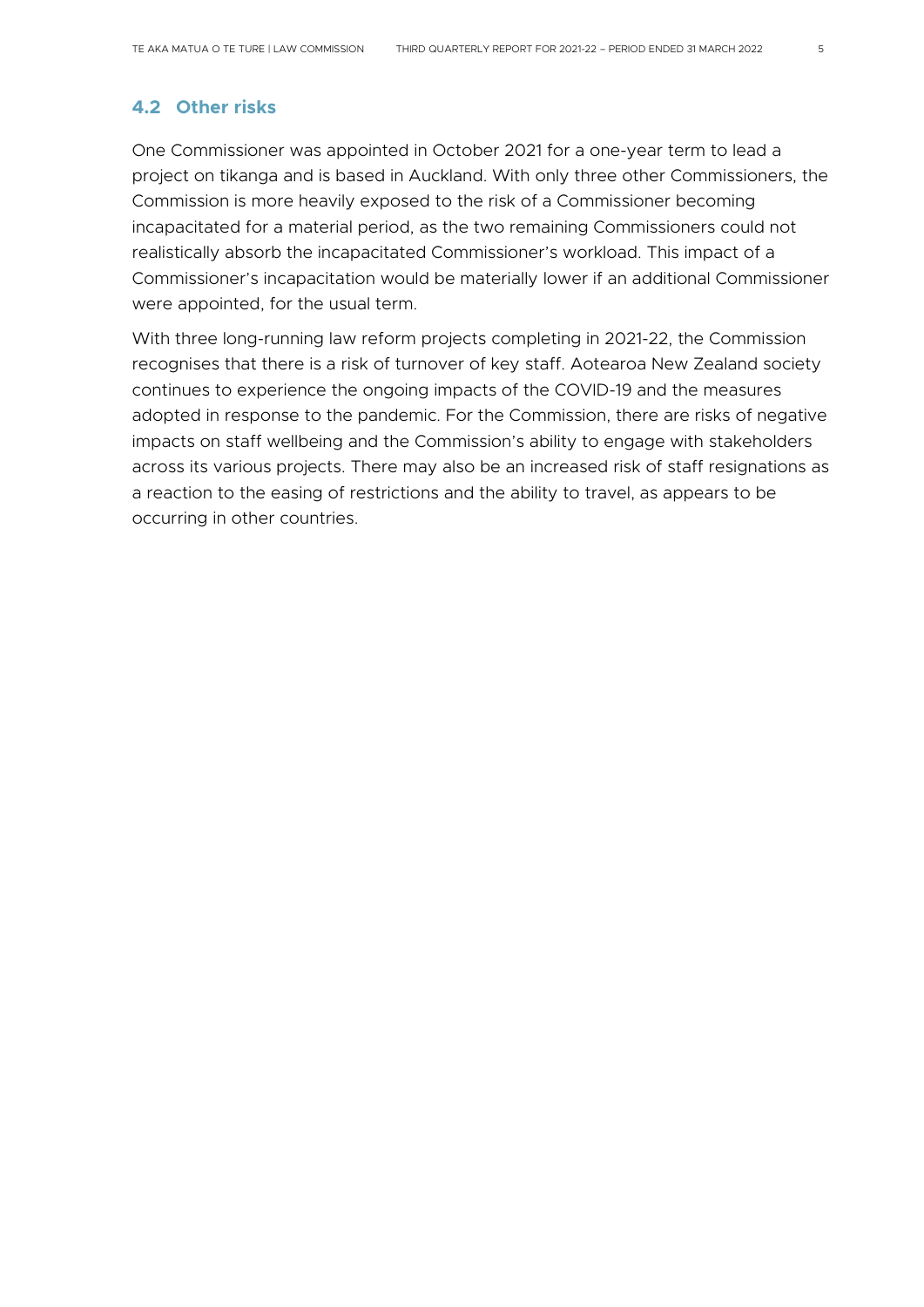#### **5. DRAFT STATEMENT OF SERVICE PERFORMANCE 2021-22**

| <b>Measure</b>                                                                                                       | <b>How</b>                                                                                                             | Planned   | Actual                                                                                     |
|----------------------------------------------------------------------------------------------------------------------|------------------------------------------------------------------------------------------------------------------------|-----------|--------------------------------------------------------------------------------------------|
|                                                                                                                      |                                                                                                                        | 2021-2022 | 2021-2022                                                                                  |
|                                                                                                                      |                                                                                                                        |           | (year-to-date)                                                                             |
| advice                                                                                                               |                                                                                                                        |           | Timely production of terms of reference, consultation or other papers, reports and written |
| The number of terms<br>of reference,<br>consultation or other<br>papers, reports or<br>written advice                | The number of<br>published terms of<br>reference,<br>consultation or<br>other papers,<br>reports and<br>written advice | 6         | $\overline{4}$                                                                             |
| Reports or advice<br>produced in the<br>original timeframe<br>advised to the<br>Responsible<br>Minister <sup>2</sup> | The date the<br>report or advice is<br>sent to the<br>Responsible<br>Minister                                          | 100%      | 100%                                                                                       |
| Stakeholder engagement                                                                                               |                                                                                                                        |           |                                                                                            |
| The number of<br>consultation<br>meetings held                                                                       | The percentage of<br>target number of<br>consultation<br>meetings per<br>project                                       | 100%      | 100%                                                                                       |
| The number of<br>submissions<br>received                                                                             | The percentage of<br>target number of<br>submissions per<br>project                                                    | 100%      | 100%                                                                                       |

<span id="page-5-0"></span><sup>&</sup>lt;sup>2</sup> Subject to any request by the Minister for the Commission to give other work priority, as provided by s 7(3) Law Commission Act 1985.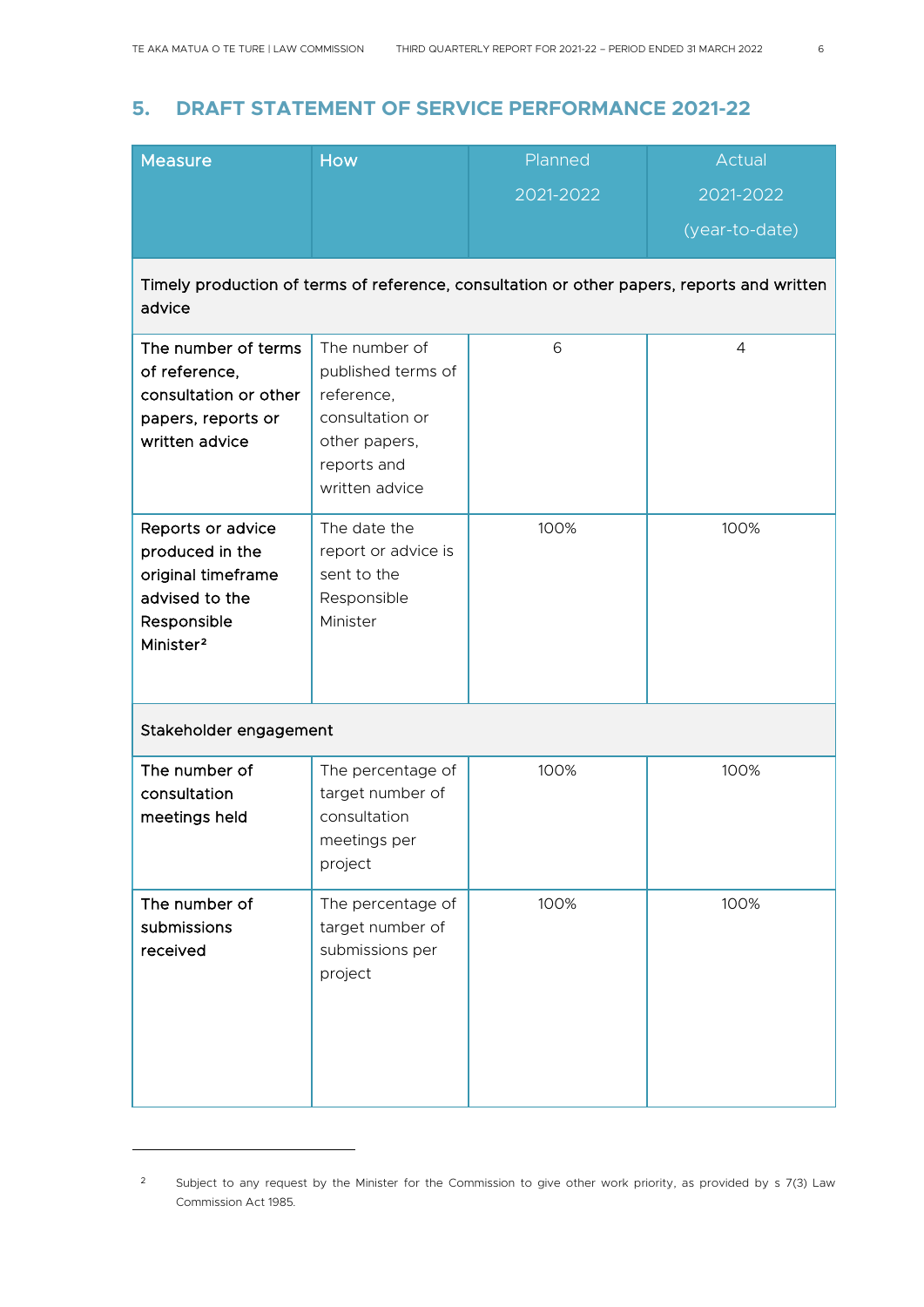| <b>Measure</b>                                                                   | <b>How</b>                                                                                | Planned                                                                     | Actual         |
|----------------------------------------------------------------------------------|-------------------------------------------------------------------------------------------|-----------------------------------------------------------------------------|----------------|
|                                                                                  |                                                                                           | 2021-2022                                                                   | 2021-2022      |
|                                                                                  |                                                                                           |                                                                             | (year-to-date) |
|                                                                                  |                                                                                           |                                                                             |                |
|                                                                                  |                                                                                           | Consideration of substantive legal and policy issues (qualitative measures) |                |
| High quality<br>evidence-based<br>legal and policy<br>analysis <sup>3</sup>      | Survey of<br>independent<br>experts                                                       | Agree                                                                       | tbc            |
| Recognition of te ao<br>Māori <sup>4</sup>                                       | (a) Survey of<br>independent<br>experts and (b)<br>Māori Liaison<br>Committee<br>feedback | Agree                                                                       | tbc            |
| Clear and<br>understandable<br>papers, reports or<br>written advice <sup>5</sup> | Survey of<br>independent<br>experts                                                       | Agree                                                                       | tbc            |
| Independent and<br>practical<br>recommendations <sup>6</sup>                     | Survey of<br>independent<br>experts                                                       | Agree                                                                       | tbc            |

<span id="page-6-0"></span><sup>&</sup>lt;sup>3</sup> The quality of the Commission's legal and policy analysis in reports and advice is measured through Expert Advisory Group (EAG) survey questions that address whether the Commission's analysis is based on accurately and thoroughly explained legal research, the identification and analysis of relevant issues, and the identification and assessment of evidence-based options for reform. The survey uses a sliding scale rating system, where 1 indicates strong agreement and 5 indicates strong disagreement with a survey question

<span id="page-6-1"></span><sup>&</sup>lt;sup>4</sup> The Commission is required by s 5(2)(a) of the Law Commission Act 1985 to take te ao Māori into account in making its recommendations and this is an area of strategic focus. The Commission's success is measured through an EAG survey question that asks whether te ao Māori is appropriately recognised and discussed in its reports and advice. The Chair of the Māori Liaison Committee is asked to respond on behalf of the Committee to the same question but is not asked to respond through a sliding scale.

<span id="page-6-2"></span><sup>&</sup>lt;sup>5</sup> The clarity of the Commission's reports and advice is measured through an EAG survey question that asks whether the report or advice is presented in as clear, understandable and constructive manner as the technical nature of the subject matter allows.

<span id="page-6-3"></span><sup>&</sup>lt;sup>6</sup> The quality of the Commission's recommendations in reports and advice is measured through an EAG survey question that asks whether the recommendations are supported by evidence-based analysis, take into account the relevant context, and recognise practical issues of implementation, cost, technical feasibility and timing.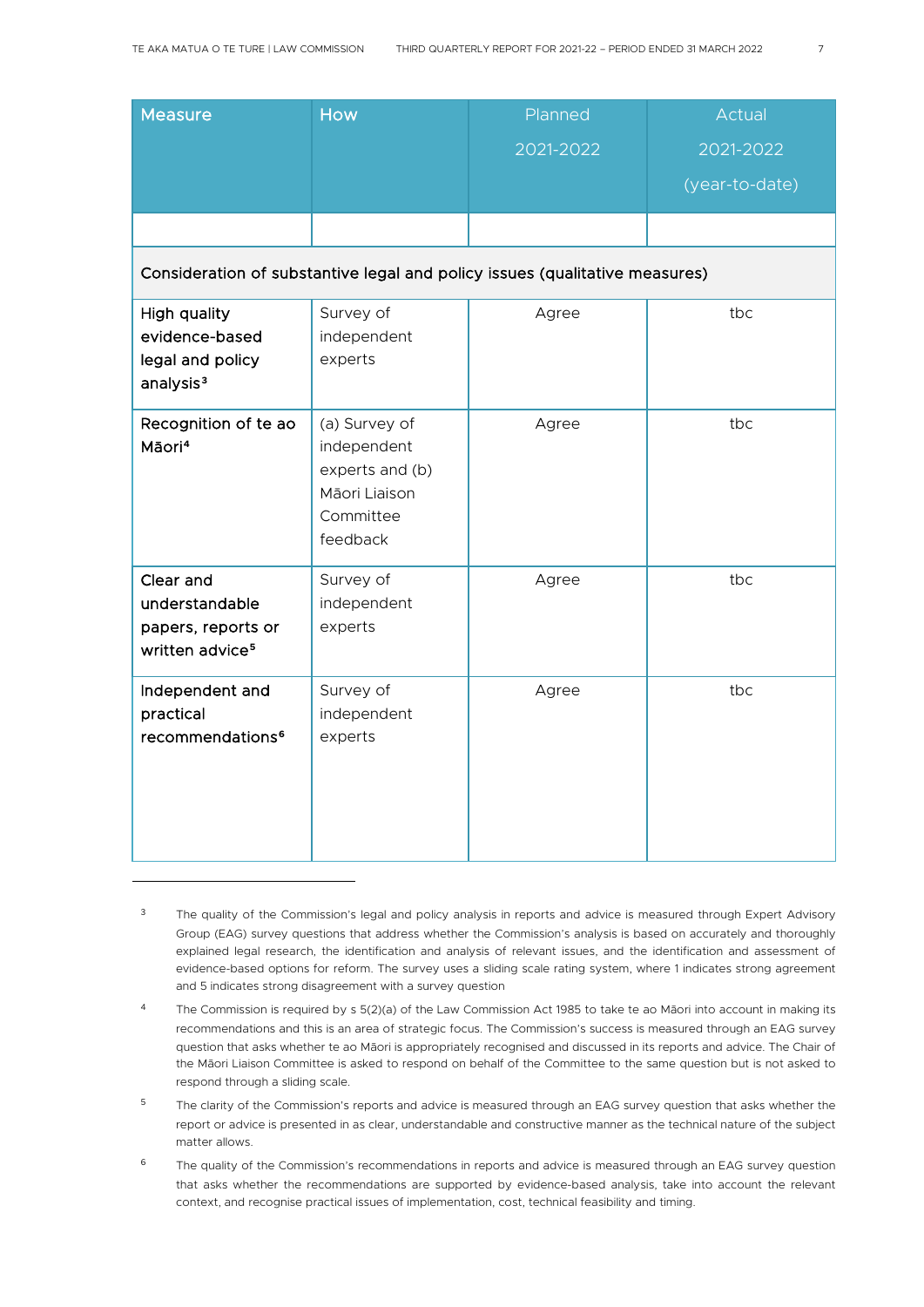| <b>Measure</b> | How | Planned   | Actual         |
|----------------|-----|-----------|----------------|
|                |     | 2021-2022 | 2021-2022      |
|                |     |           | (year-to-date) |
|                |     |           |                |
|                |     |           |                |

In meeting the expected productivity and quality standards, the Commission will sustain its long-term influence across the legal system and in the law reform community, including through implementation of its recommendations, maintenance of constructive and enduring relationships and citations to its work.

#### Long term influence (impact measures)

| Implementation of<br>reports or other<br>advice        | The percentage<br>implementation of<br>reports and advice<br>delivered over the<br>previous 10-year<br>period    | 60%             | 75.9% |
|--------------------------------------------------------|------------------------------------------------------------------------------------------------------------------|-----------------|-------|
| The number of<br>community<br>engagements              | The number of<br>community<br>engagements<br>(such as<br>presentations,<br>interviews and<br>published articles) | 10 <sup>°</sup> | 27    |
| The number of                                          | In court decisions                                                                                               | 60 (judicial)   | 87    |
| references to the<br>Commission's<br>reports or advice | In Parliamentary<br>debates and<br>committee<br>reports, academic<br>publications and<br>other media             | 300 (other)     | 437   |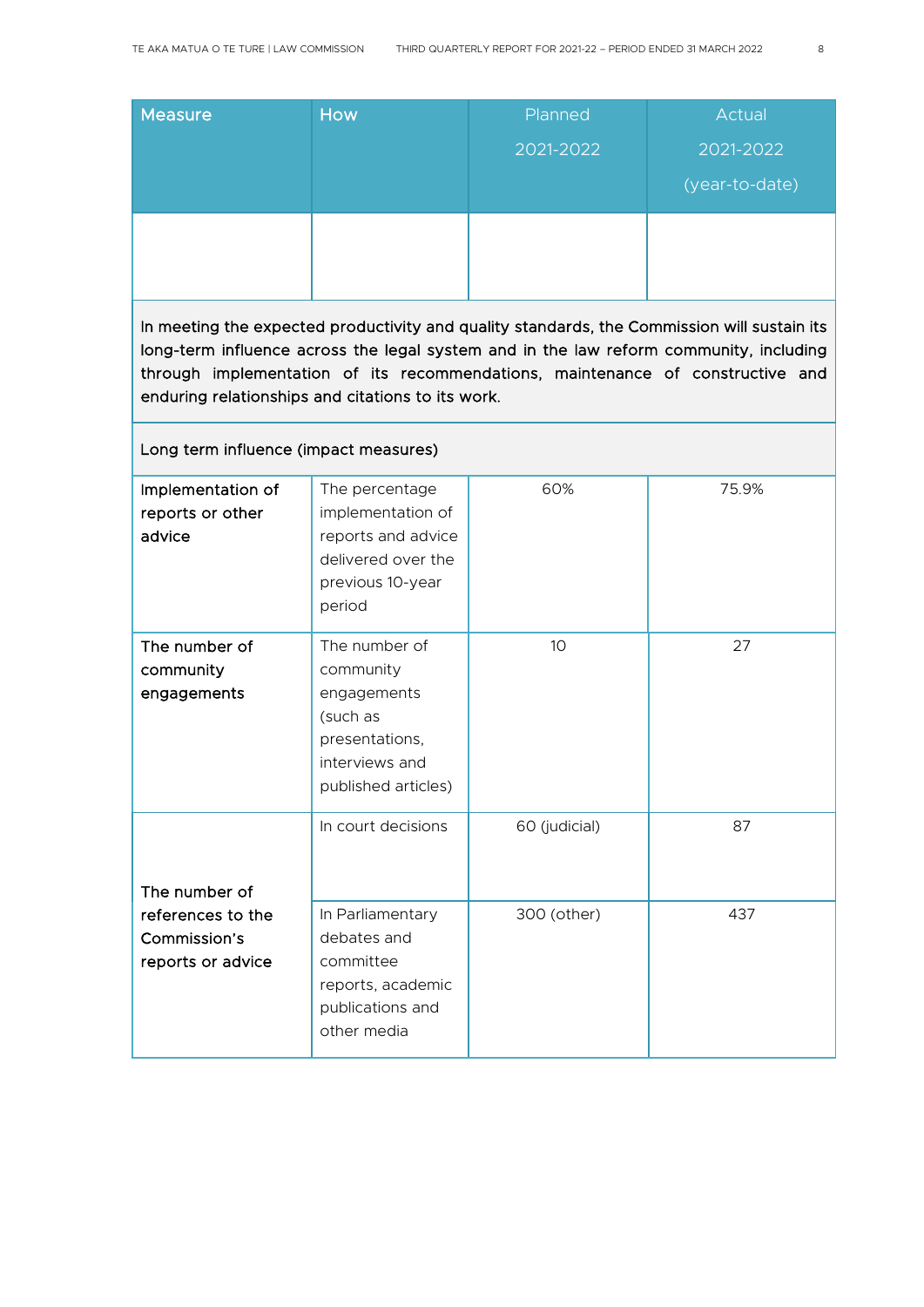#### **6. FINANCIAL REPORTING**

#### **6.1 Profit and Loss statement for the quarter to 31 March 2022**

#### **Profit & Loss Law Commission For the quarter ended 31 March 2022**

|                                 | <b>Actual</b>  | <b>Budget</b>  | Var NZD        |
|---------------------------------|----------------|----------------|----------------|
|                                 |                |                |                |
| <b>Income</b>                   |                |                |                |
| Interest Income                 | \$6,696.67     | \$501.00       | \$6,195.67     |
| Other Income                    | \$0.00         | \$501.00       | $-$ \$501.00   |
| Revenue from Crown              | \$998,250.00   | \$998,250.00   | \$0.00         |
| Sale of Publications            | \$8.91         | \$0.00         | \$8.91         |
| <b>Total Income</b>             | \$1,004,955.58 | \$999,252.00   | \$5,703.58     |
|                                 |                |                |                |
| <b>Gross Profit</b>             | \$1,004,955.58 | \$999,252.00   | \$5,703.58     |
|                                 |                |                |                |
| <b>Less Operating Expenses</b>  |                |                |                |
| Communication and Consultancy   | \$3,077.94     | \$3,750.00     | $-$ \$672.06   |
| Depreciation and Amortisation   | \$20,464.60    | \$20,625.00    | $-$160.40$     |
| <b>General Expenses</b>         | \$140,175.06   | \$73,154.00    | \$67,021.06    |
| <b>Library Costs</b>            | \$37,006.64    | \$30,003.00    | \$7,003.64     |
| <b>Occupancy Costs</b>          | \$57,933.28    | \$66,129.00    | $-$ \$8,195.72 |
| <b>Personnel Costs</b>          | \$772,886.11   | \$906,266.00   | -\$133,379.89  |
| <b>Project Costs</b>            | \$0.00         | \$90,333.00    | -\$90,333.00   |
| <b>Total Operating Expenses</b> | \$1,031,543.63 | \$1,190,260.00 | -\$158,716.37  |
|                                 |                |                |                |
| <b>Net Profit</b>               | -\$26,588.05   | -\$191,008.00  | \$164,419.95   |

#### **6.2 Draft Balance Sheet as at 31 March 2022**

**Balance Sheet Law Commission As at 31 March 2022**

**31 Mar 2022 31 Mar 2021**

#### **Assets**

| <b>Current Assets</b> |                |                |
|-----------------------|----------------|----------------|
| Accounts Receivable   | \$105.20       | \$202.14       |
| Cash                  | \$3.925.102.03 | \$4.241.637.99 |
| <b>GST</b>            | \$47.109.48    | -\$193.049.46  |
| Prepayments           | \$123,703.16   | \$28.655.65    |